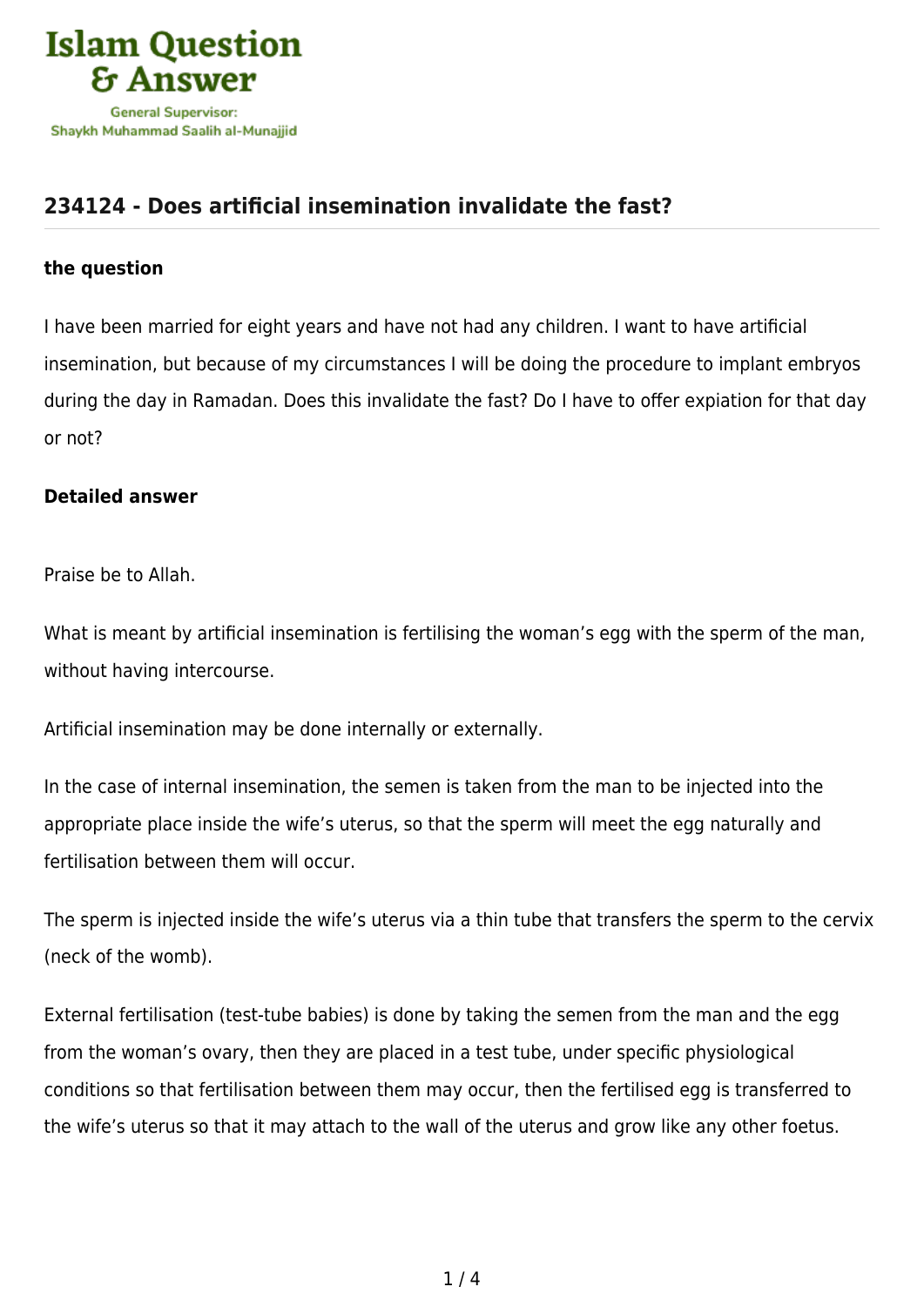

We have previously explained the ruling on artificial insemination in a number of fatwas. Please see the answer to question no. [3474](https://islamqa.com/en/answers/3474).

In order to understand the effect that this procedure has on the fast, we must explain a number of rulings:

1.

Taking semen from the man by means of masturbation: if this is done during the day in Ramadan, then this is one of the things that break the fast, according to the majority of scholars.

Therefore the man must avoid this during the day in Ramadan.

See the answer to question no. [222234](https://islamqa.com/en/answers/222234).

2.

Taking the woman's eggs in the case of external fertilisation is not regarded as breaking the fast, because this is usually done by means of a laparoscope (i.e., through an incision in the abdomen) or through the vagina, as a fine needle connected to the equipment is inserted through incisions made at the umbilicus and the lower abdomen, and the fluid containing the eggs is extracted, or it is done using ultrasound.

Neither of these methods is regarded as breaking the fast.

3.

Insertion of the man's semen into the woman's vagina by means of a tube is also not regarded as breaking the fast, because this fertilisation procedure does not come under the heading of food and drink, neither in a real sense nor by any resemblance, and it is not akin to eating or drinking in any sense at all.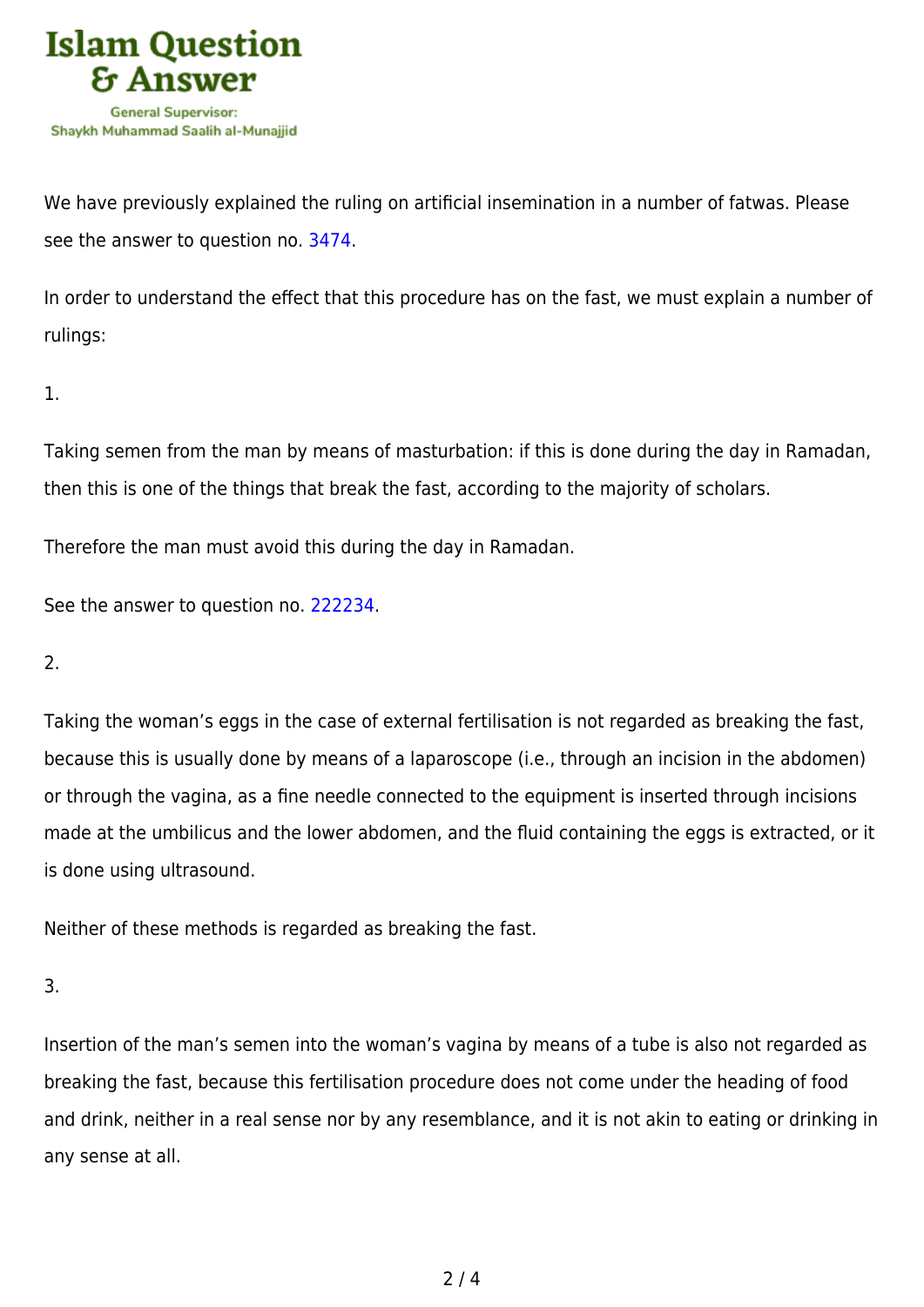

Modern medicine has proven that the woman's vagina is not connected to the digestive system at all, so anything that enters the woman's vagina cannot be regarded as breaking the fast.

Al-Bahooti said: Rather her fast is broken if a man's penis penetrating her vagina, because that is intercourse, and intercourse breaks the fast because it is likely to lead to ejaculation.

End quote from Sharh Muntaha al-Iraadaat (2/364)

This is what the Islamic Fiqh Council based its view on when it stated that anything that enters the vagina is not regarded as breaking the fast. In their statement it says: The following things are not regarded as breaking the fast:

·Anything that enters the vagina, such as a pessary, douche, scope or fingers for a medical exam.

·Insertion of a scope, IUD ("coil") and the like into the uterus.

·Anything that enters the urethra of the male or female, such as a catheter, scope, opaque dye for certain types of diagnostic imaging, medication or a solution to wash the bladder.

End quote from Qaraaraat Majma' al-Fiqh al-Islami (p. 312)

Insertion of semen via this method is not regarded as intercourse; hence an-Nawawi (may Allah have mercy on him) said: If she inserts semen via her vagina or rear passage, she is not required to do ghusl.

End quote from Rawdat at-Taalibeen (1/85)

An-Nafraawi said: The woman does not have to do ghusl if semen enters her vagina without her maniy also being emitted.

End quote from al-Fawaakih al-Dawaanah (1/117)